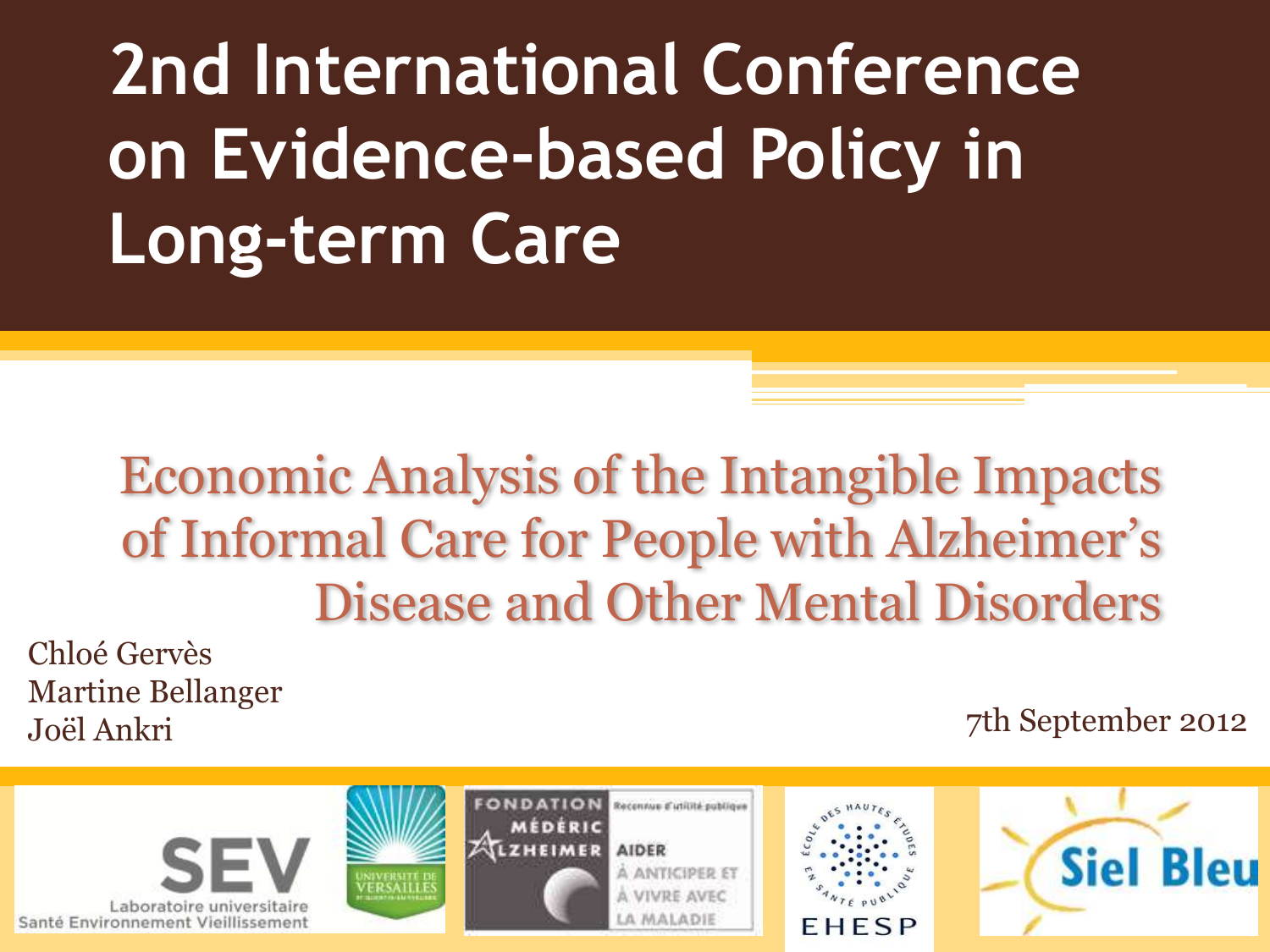# **Summary**

- I. Economic analysis of informal care
- II. Research question
- III. Materials and methods
- IV. Results
- V. Discussion
- VI. Conclusion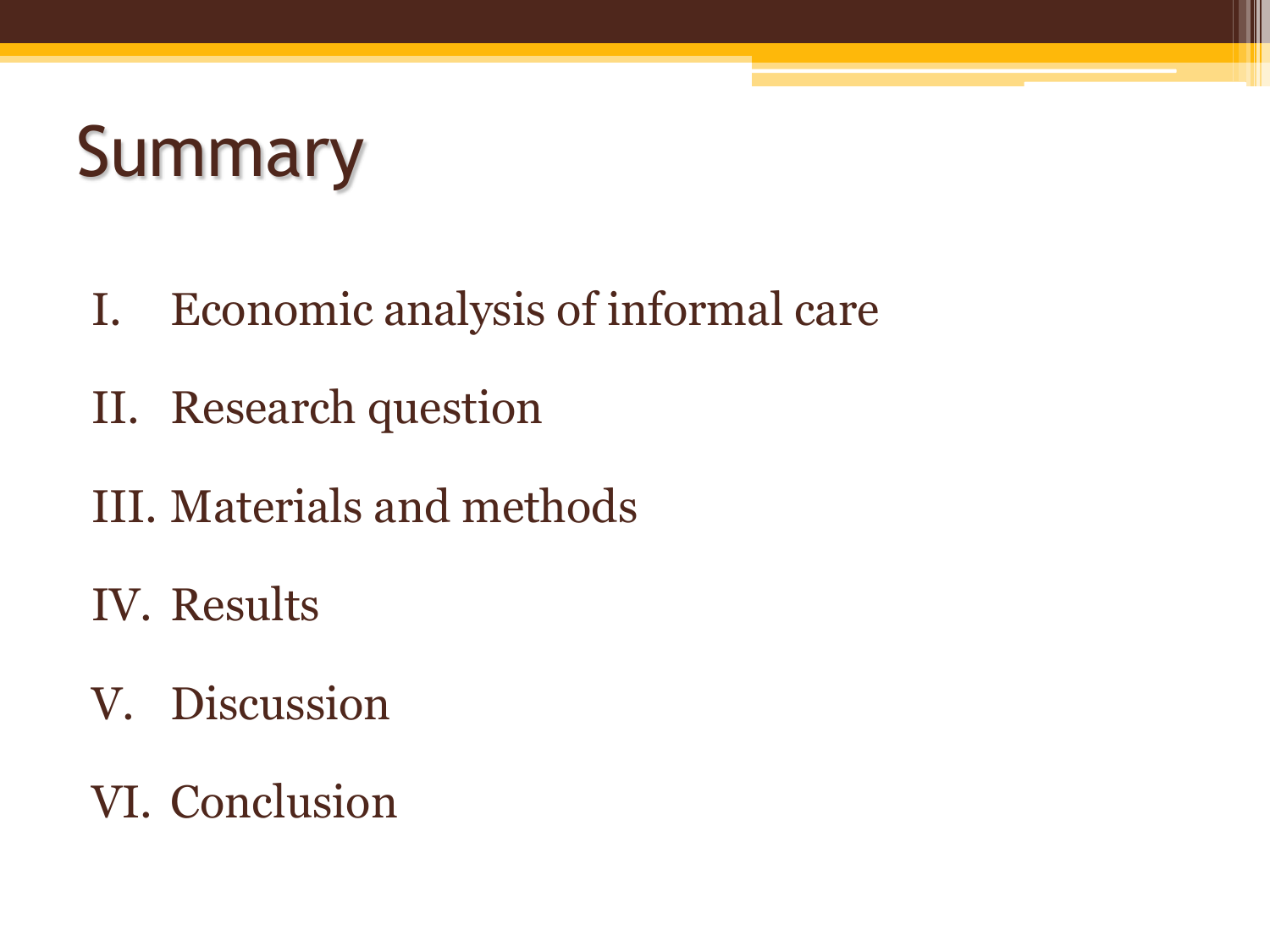# I. Economic analysis of informal care

- Three main methods to value informal care...
	- Opportunity cost method
	- Proxy good method
	- **Contingent valuation method**
- …with advantages and defects
- Intangible impacts of caring :
	- Negative impacts : grief, anxiety, fatigue…
	- Positive impacts : strengthened family ties, feeling of accomplishment…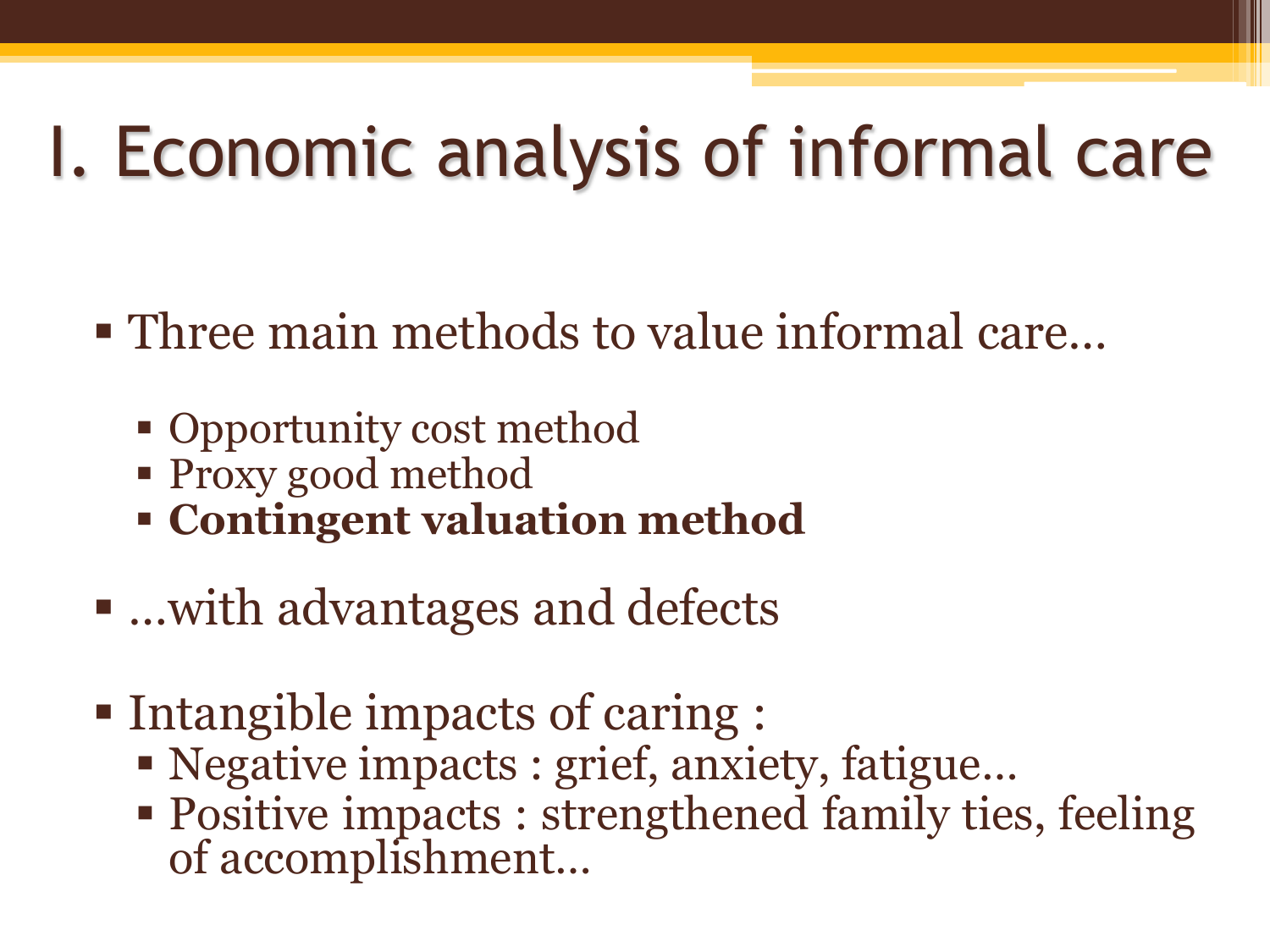## II. Research question

Are intangible impacts of informal care associated with caregiver's willingness to pay (WTP) to be replaced ?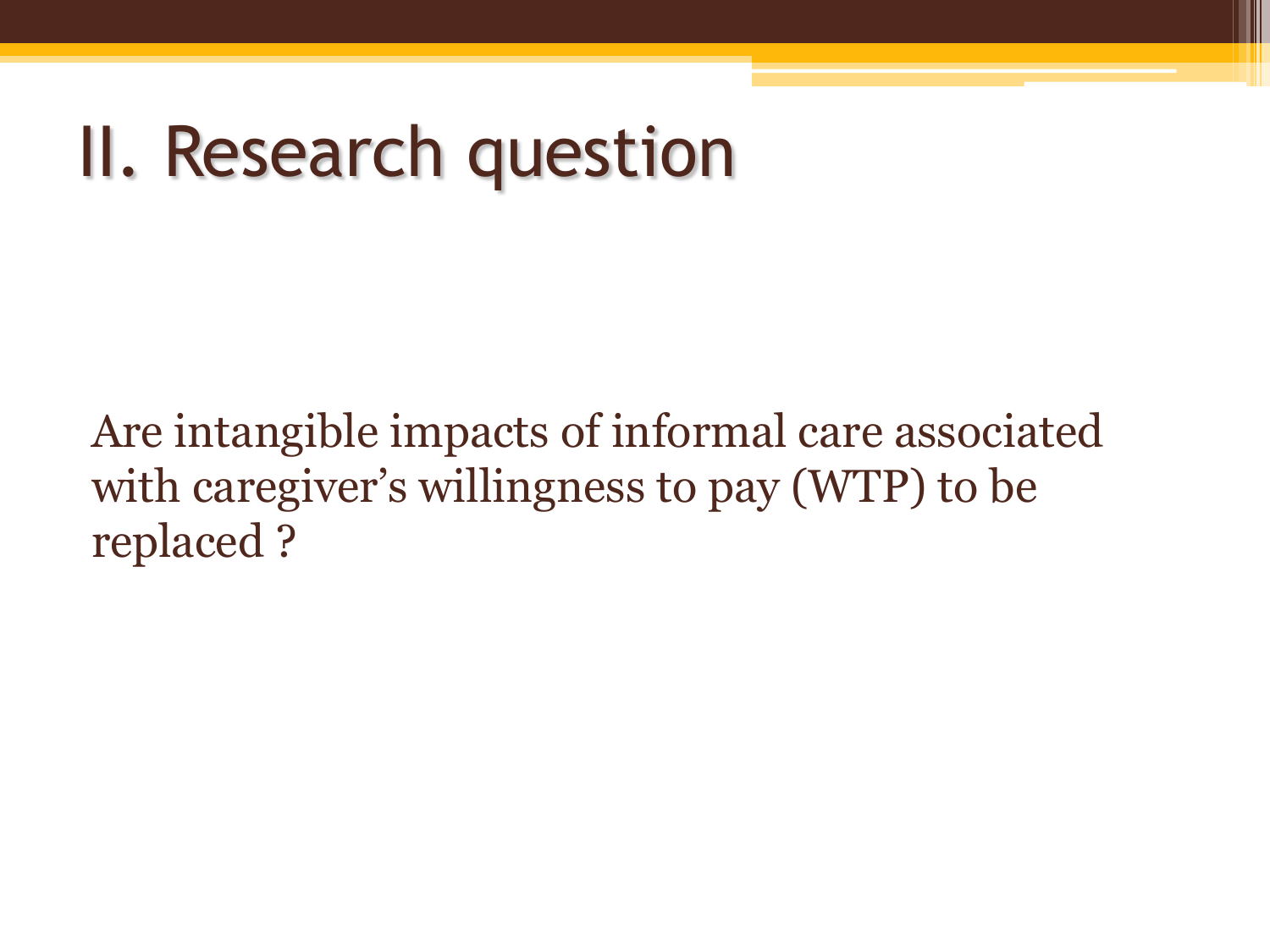#### III. Materials and methods

# 1. Data Base and sample 2. Methods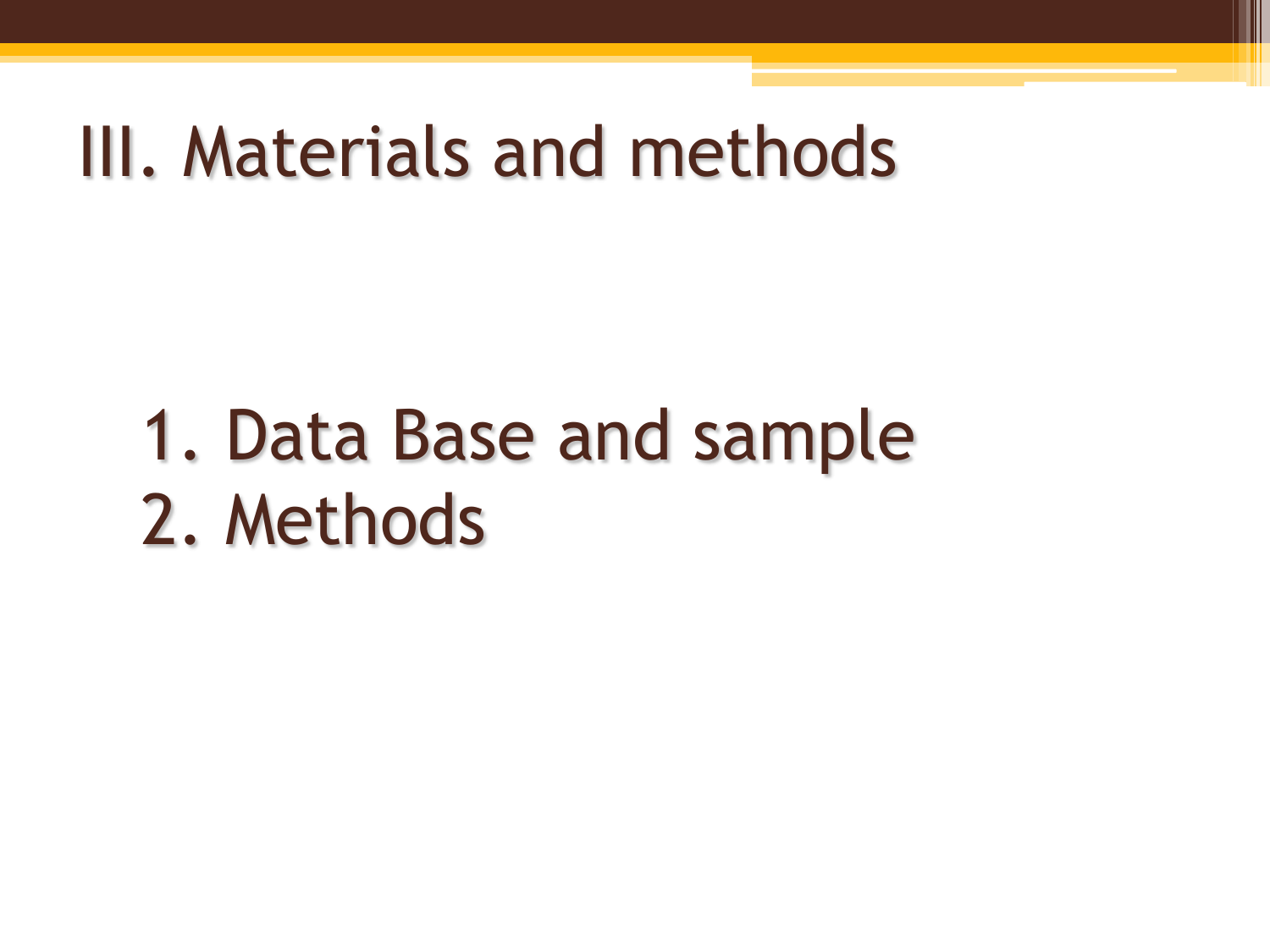#### 1. Data Base and sample

- BVA-Novartis French family carers Panel data– 4th wave– 2010
- 201 informal caregivers for care recipients with Alzheimer or related disease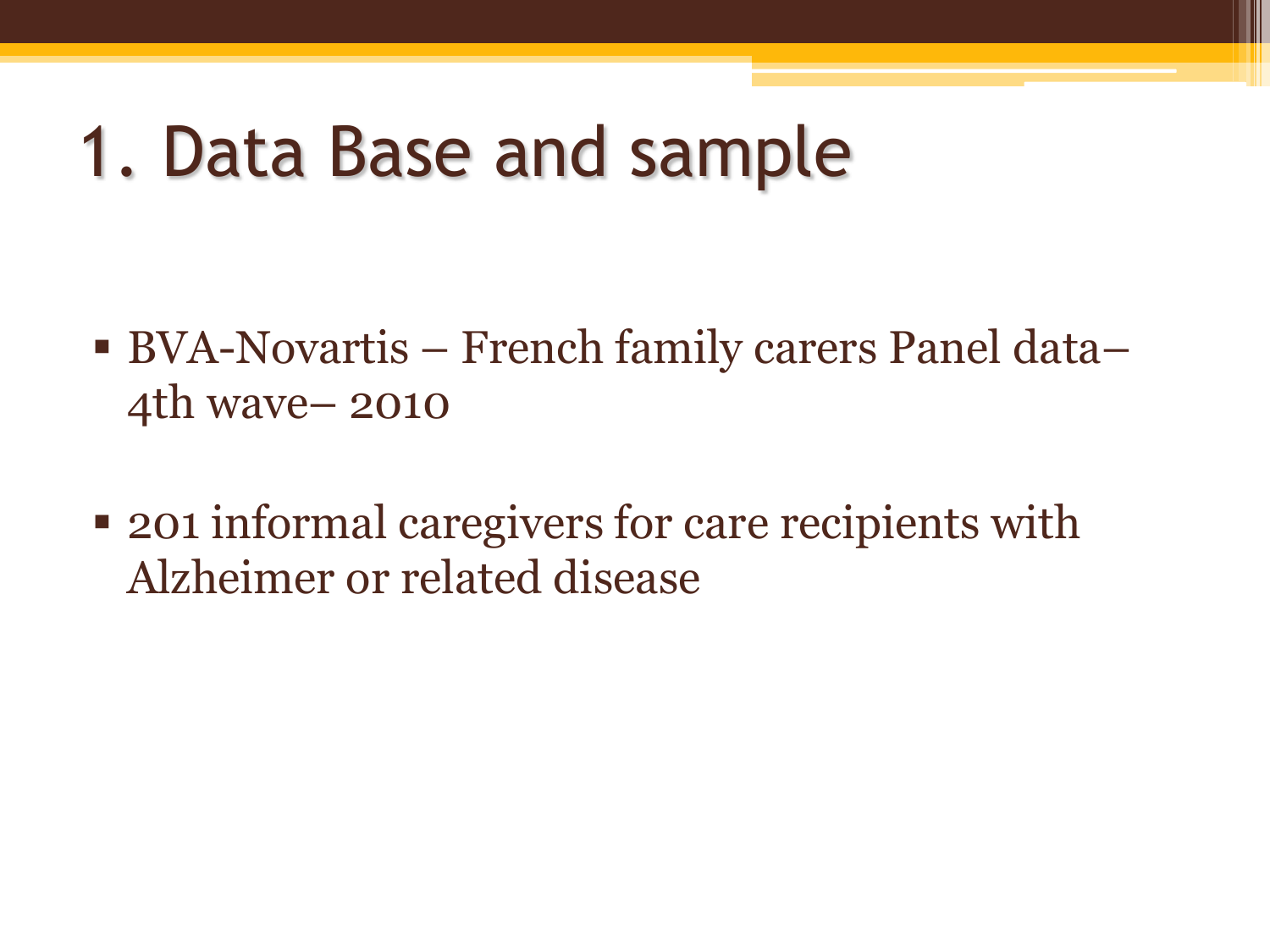| <b>Characteristics</b>                      | <b>Value</b> | <b>Characteristics</b>                  | <b>Value</b>            |
|---------------------------------------------|--------------|-----------------------------------------|-------------------------|
| Informal caregivers                         |              |                                         |                         |
| Age $(\% )$                                 |              | Education level $(\% )$                 |                         |
| More than 50 years old                      | 69           | Middle*                                 | 42                      |
| <b>Female</b> (%)                           | 55           | $High*$                                 | 42                      |
| Mean net household income $(\% )$           |              | Occupation $(\% )$                      |                         |
| Less than $£1500$                           | 22           | <b>Retired</b>                          | 50                      |
| Between $\epsilon$ 1500 and $\epsilon$ 2499 | 36           | CR lives in institution $(\% )$         | 33                      |
| Between $\epsilon$ 2500 and $\epsilon$ 3499 | 22           | Other caregiver: yes $(\% )$            | 89                      |
| More than $\epsilon$ 3500                   | 20           | <b>Years dedicated to care (Median)</b> | $\overline{\mathbf{5}}$ |
| Relation to care recipient $(\% )$          |              | Caregiving frequency (%)                |                         |
| Partner                                     | 6            | More than one hour/day                  | 32                      |
| Child                                       | 67           | Few hours/week                          | 43                      |

**Table 3 -** Characteristics informal caregivers (N=201)

\*Middle: secondary school or technical secondary school \*High: University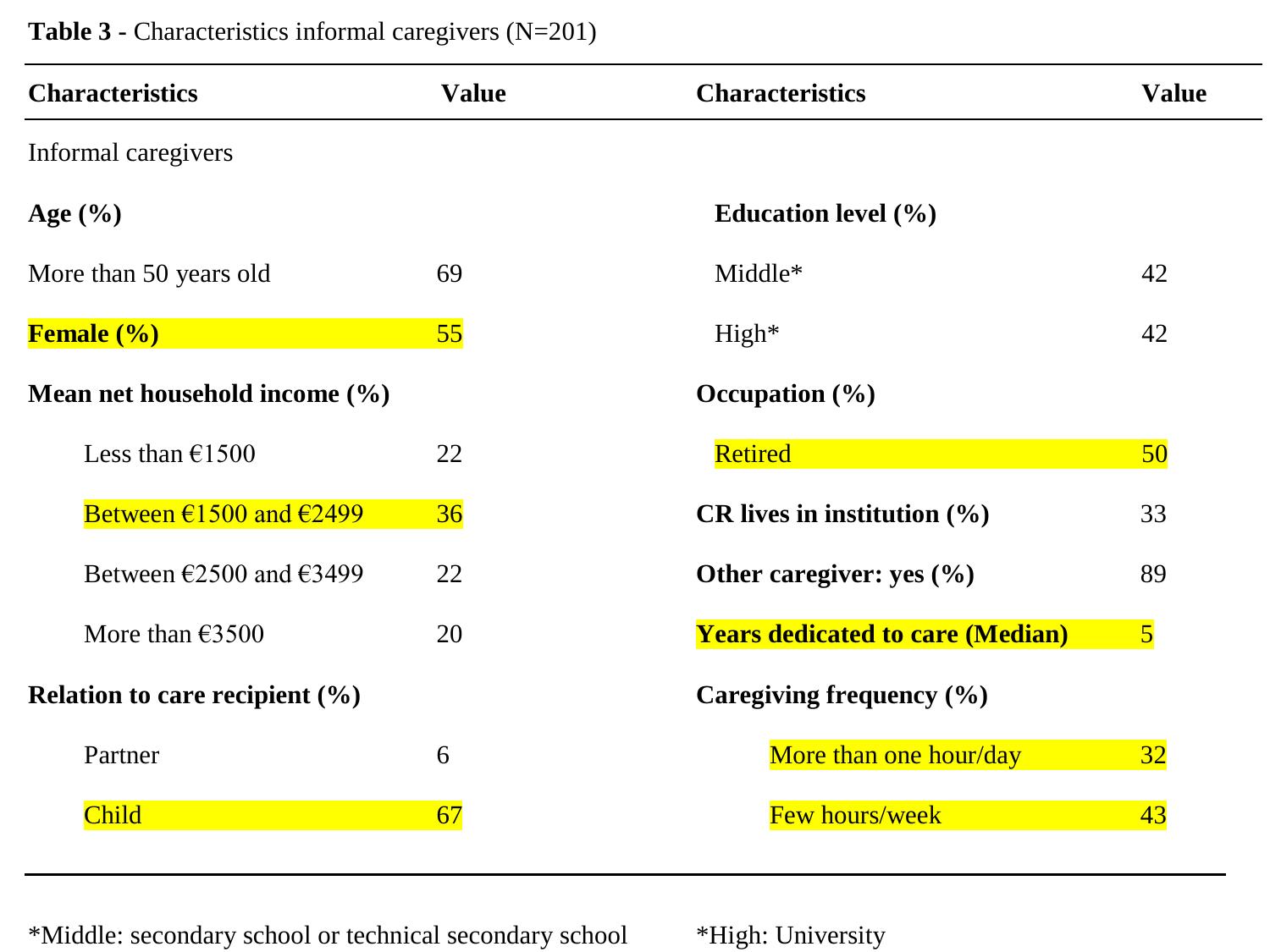# 2. Methods

#### **Example 1** Assumptions

- Intangible impacts of informal care affects caregiver's ability to estimate their WTP to be replaced for one hour of care.
- Intangible impacts of informal care influence their WTP.
- Multiple correspondance analysis
- Model 1: binary dependent variable
- Model 2: dependent variable with 3 modalities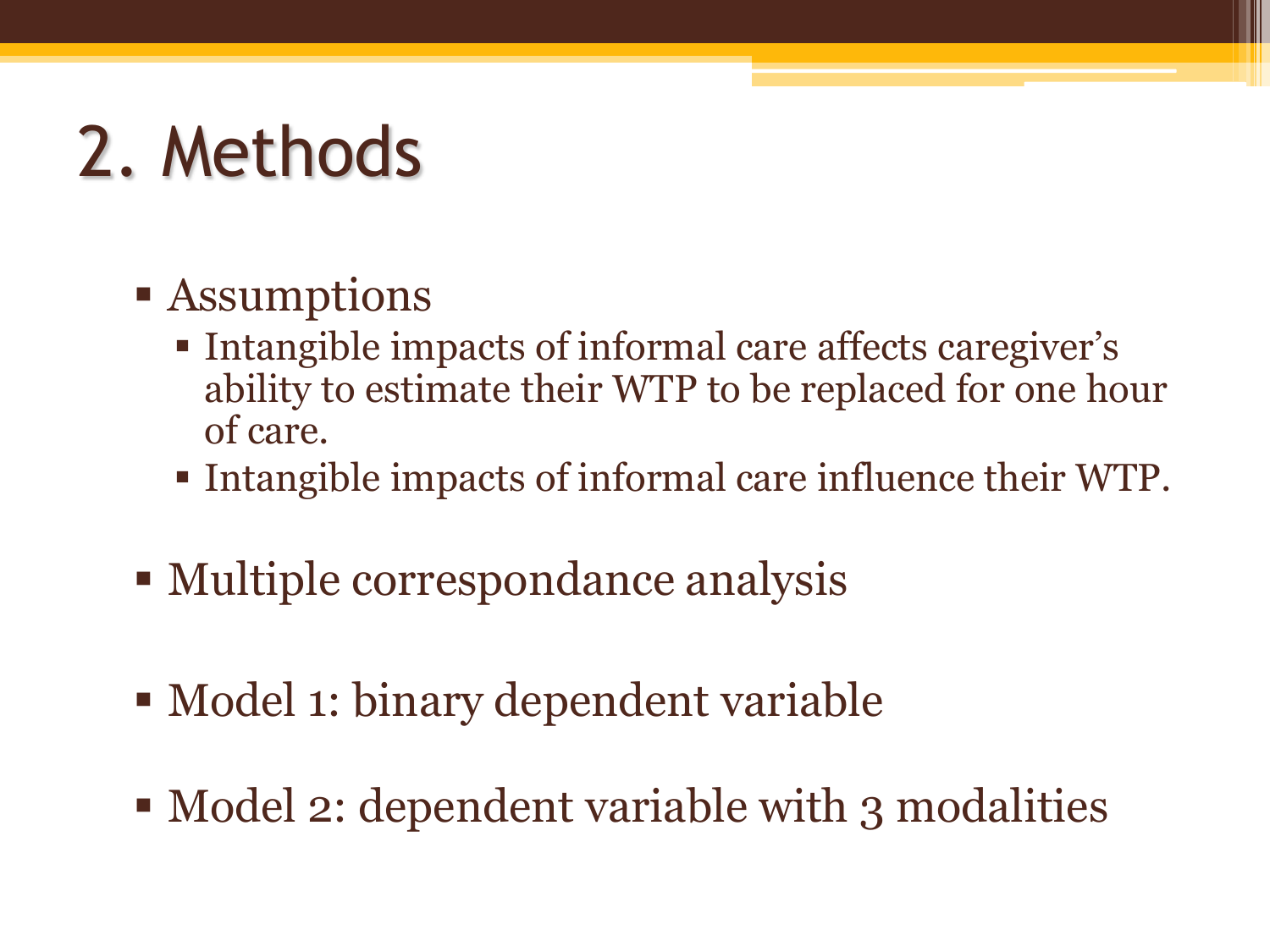## IV. Results

# 1. Multiple Correspondence Analysis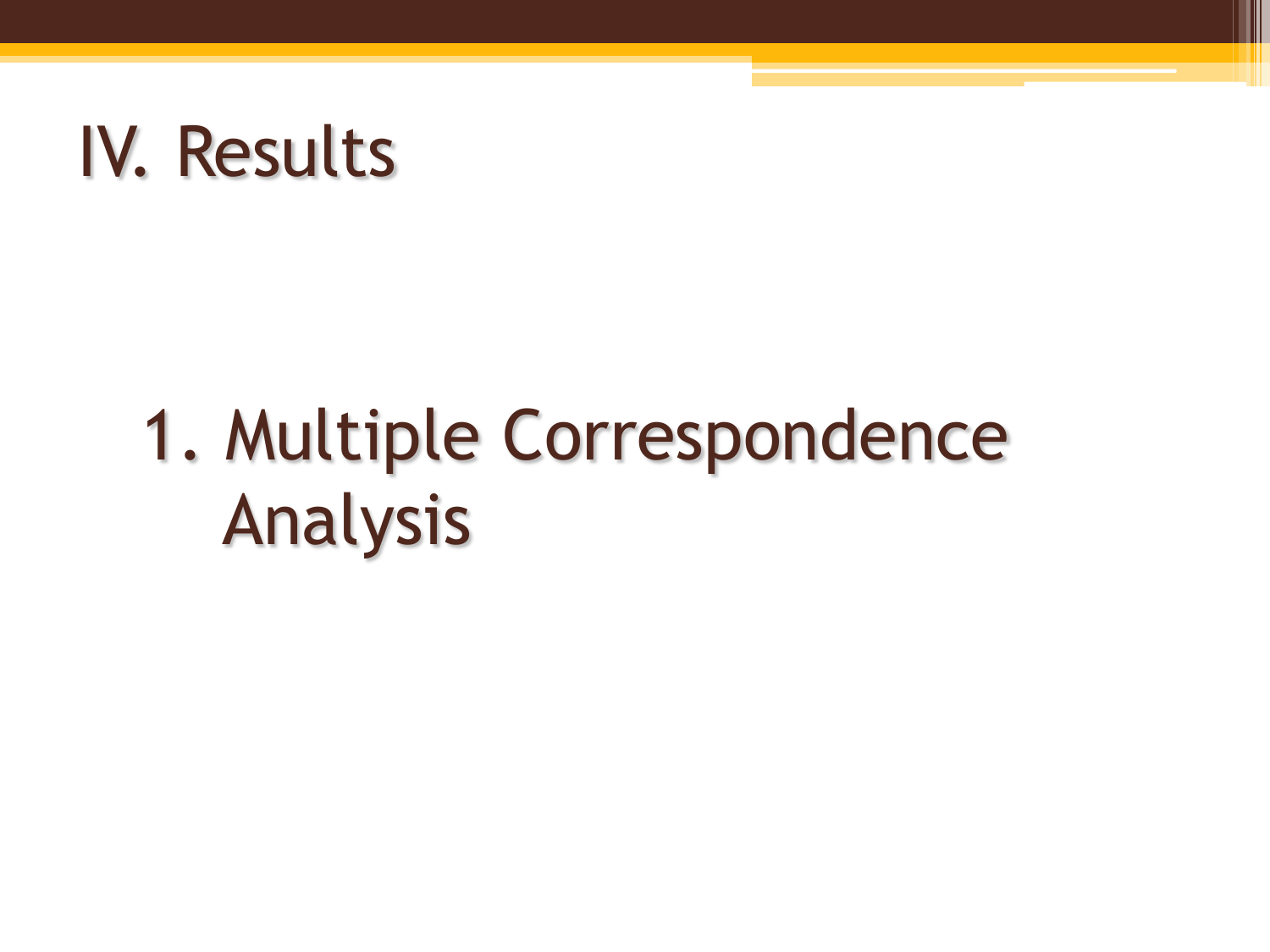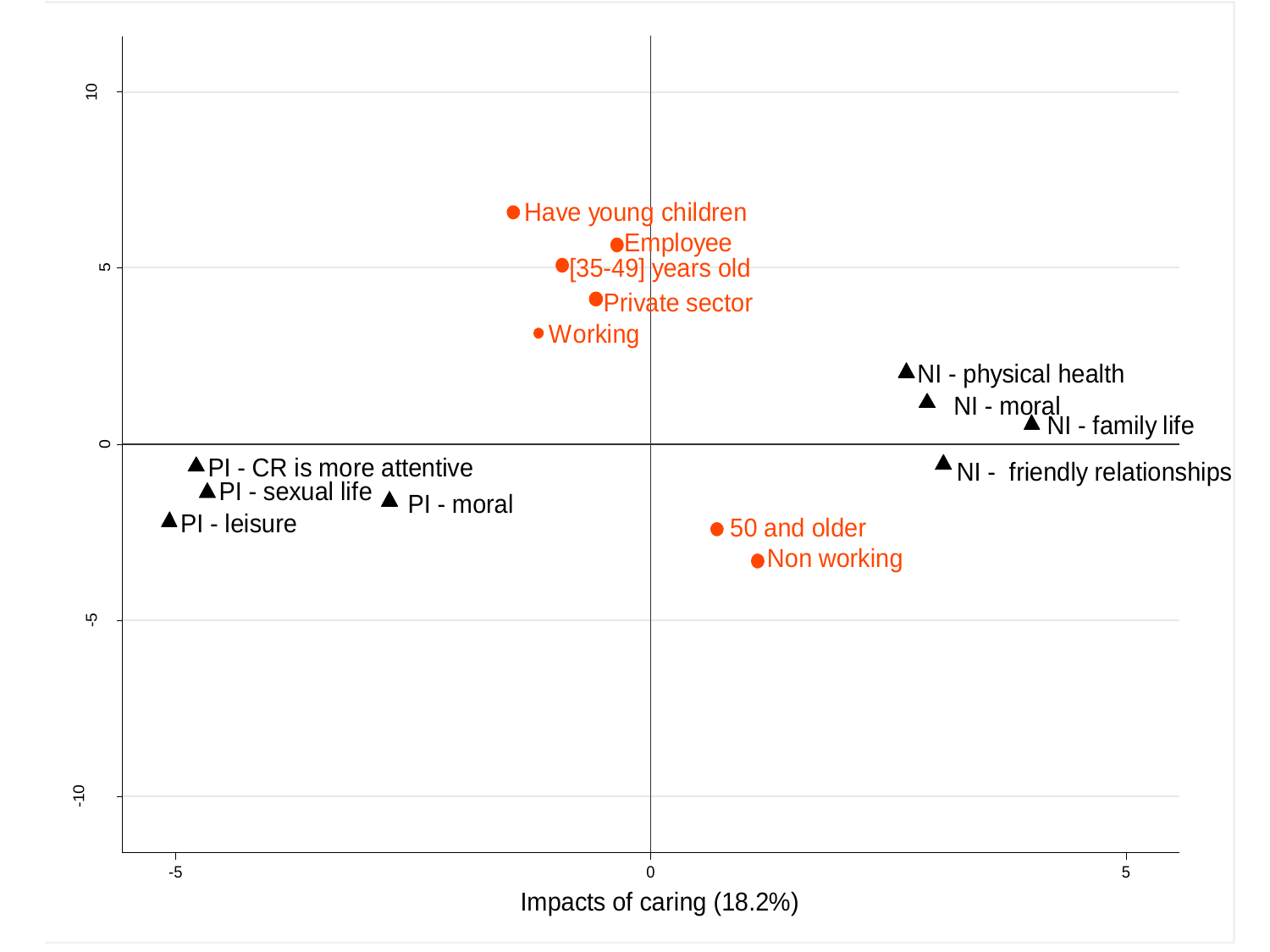### IV. Results

# 2. Binary logistic regression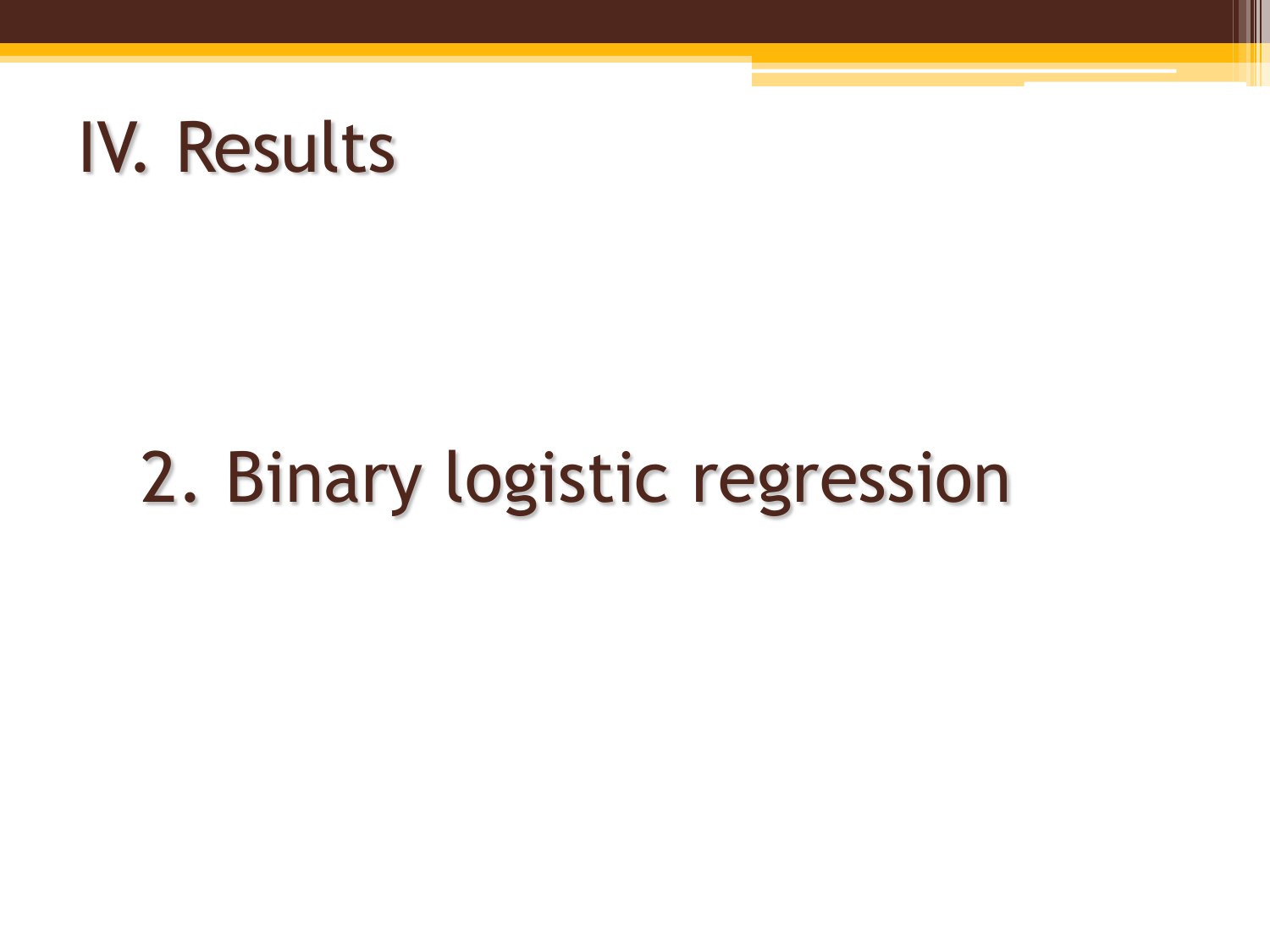|                                                                        | Coefficient | $t$ -value |
|------------------------------------------------------------------------|-------------|------------|
| Intangible impacts of caring associated with ability to estimate WTP   |             |            |
| Dummy Delegating care to someone else is never possible $(1 = yes)$    | 1.543       | 2.34       |
| Dummy Delegating care effect: sense of failure $(1 = yes)$             | 4.585       | 2.92       |
| Dummy Caregiving effect on $ICr$ 's moral $(1 = \text{negative})$      | 3.196       | 2.49       |
| Dummies Caregiving motivations                                         |             |            |
| ICr's Values $(1 = yes)$                                               | 1.560       | 3.07       |
| ICr's sense of Duty $(1 = yes)$                                        | 1.809       | 3.24       |
| Dummies Caregiving's impacts                                           |             |            |
| Dummy Providing care makes CR more responsible $(1 = yes)$             | 2.031       | 2.02       |
| Intangible impacts of caring associated with inability to estimate WTP |             |            |
| Dummy ICr doesn't cope with his caregiver role $(1 = yes)$             | $-2.557$    | $-2.64$    |
| Dummy Caring effect on family life: Negative $(1 = yes)$               | $-1.559$    | $-2.42$    |
| Dummy Caregiving effect: feel valued $(1 = yes)$                       | $-1.773$    | $-2.89$    |
| Pseudo $R^2$                                                           | 0.4622      |            |

\*ICr : Informal caregiver \*CR : Care Recipient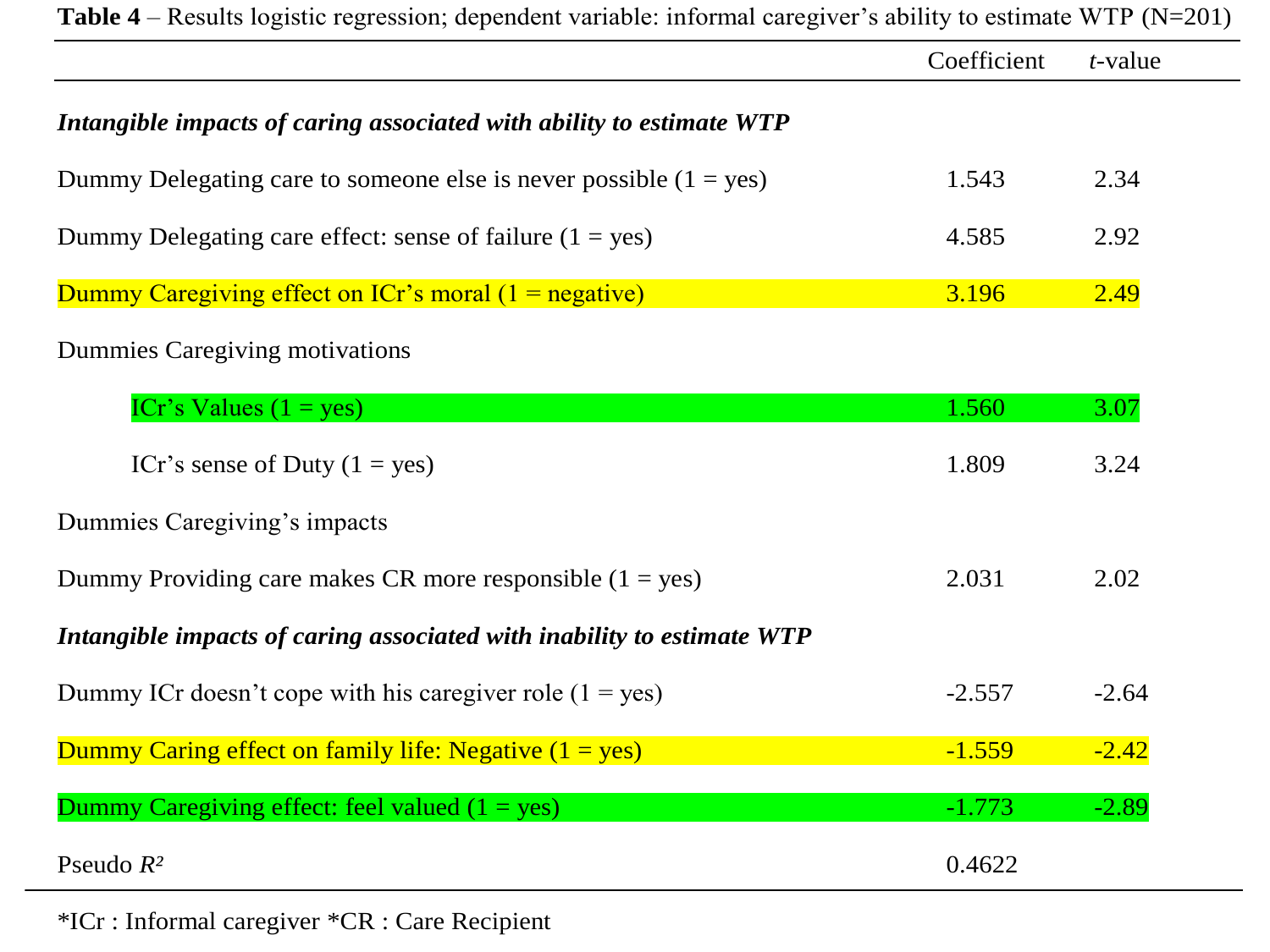### IV. Results

# 3. Ordered logistic regression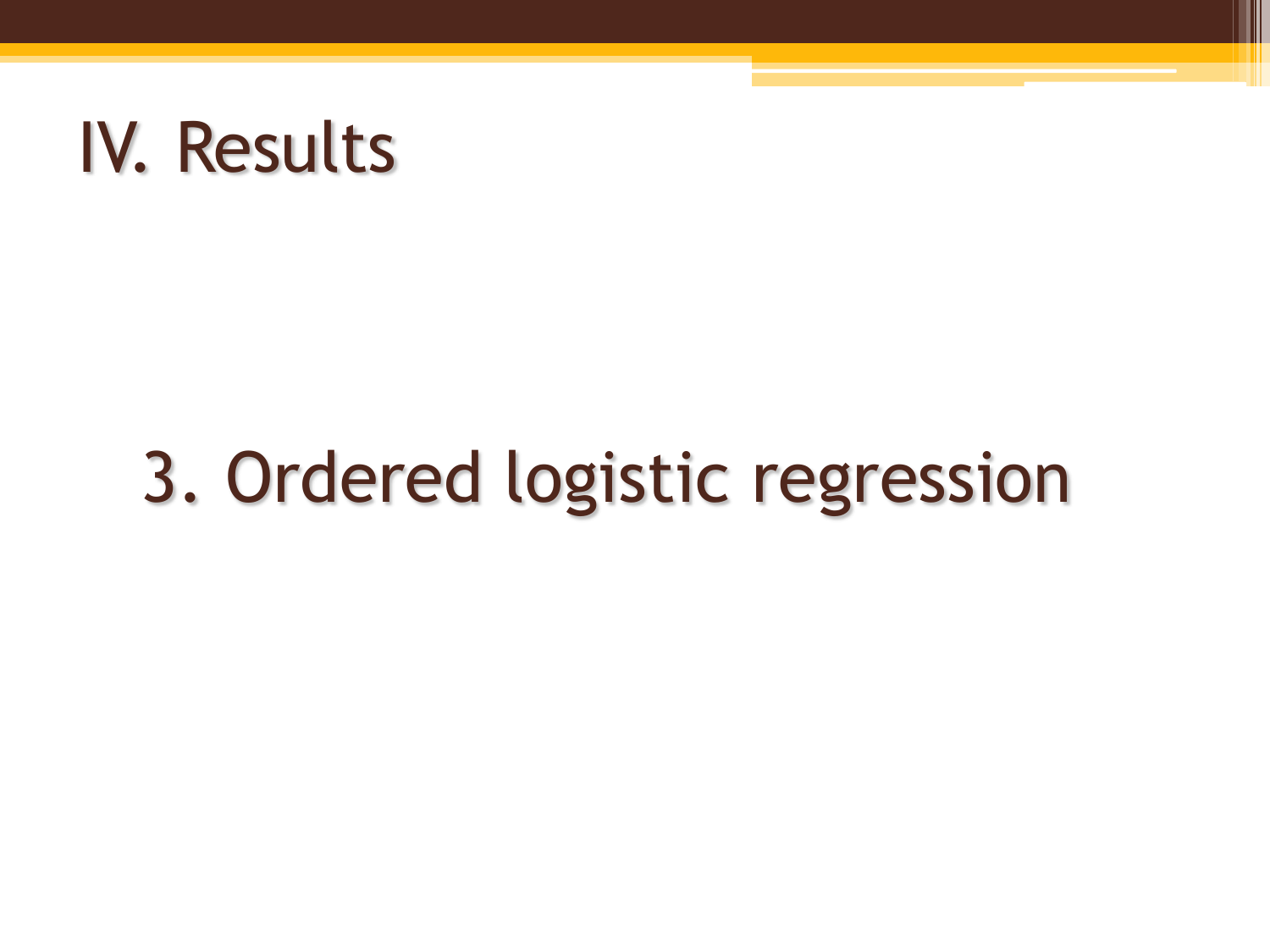| <b>Table 5</b> – Results ordered logistic regression; dependent variable: informal caregiver's WTP ( $N=114$ ) |             |                 |  |  |
|----------------------------------------------------------------------------------------------------------------|-------------|-----------------|--|--|
|                                                                                                                | Coefficient | <i>t</i> -value |  |  |
| Intangible impacts of caring associated with a relatively lower WTP                                            |             |                 |  |  |
| Dummy Cr's behavioral change: makes ICr feels guilty $(1 = yes)$                                               | $-1.507$    | $-2.62$         |  |  |
| Dummy ICr doesn't cope with his caregiver role $(1 = yes)$                                                     | $-1.356$    | $-1.97$         |  |  |
| Dummy Since he/she receives informal care, CR became more responsible $(1 = yes)$                              | $-2.089$    | $-2.25$         |  |  |
| Pseudo $R^2$                                                                                                   | 0.2299      |                 |  |  |

\*ICr: Informal Caregiver \*CR: Care Recipient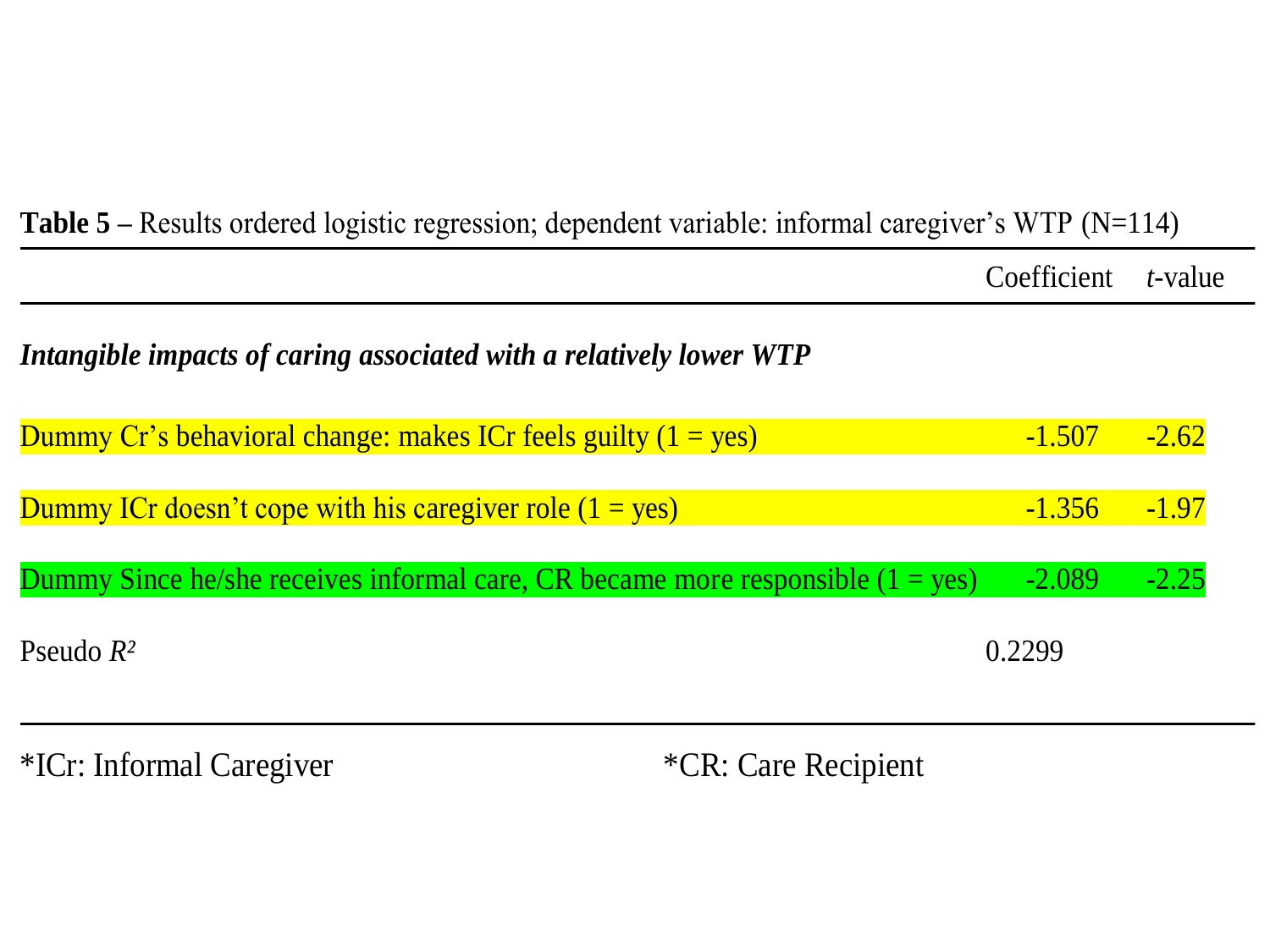# V. Discussion

#### Assumptions validated:

- Some intangible impacts of caring influence caregiver's ability to estimate their WTP and their level of WTP to be replaced.
- **Two interesting results:** 
	- Some caregivers who derive utility from caring (approximated by positive intangible impacts of caring) can estimate their WTP.
	- Some caregivers who derive burden of caring (approximated by negative intangible impacts of caring) can't estimate their WTP or have a relatively lower WTP.